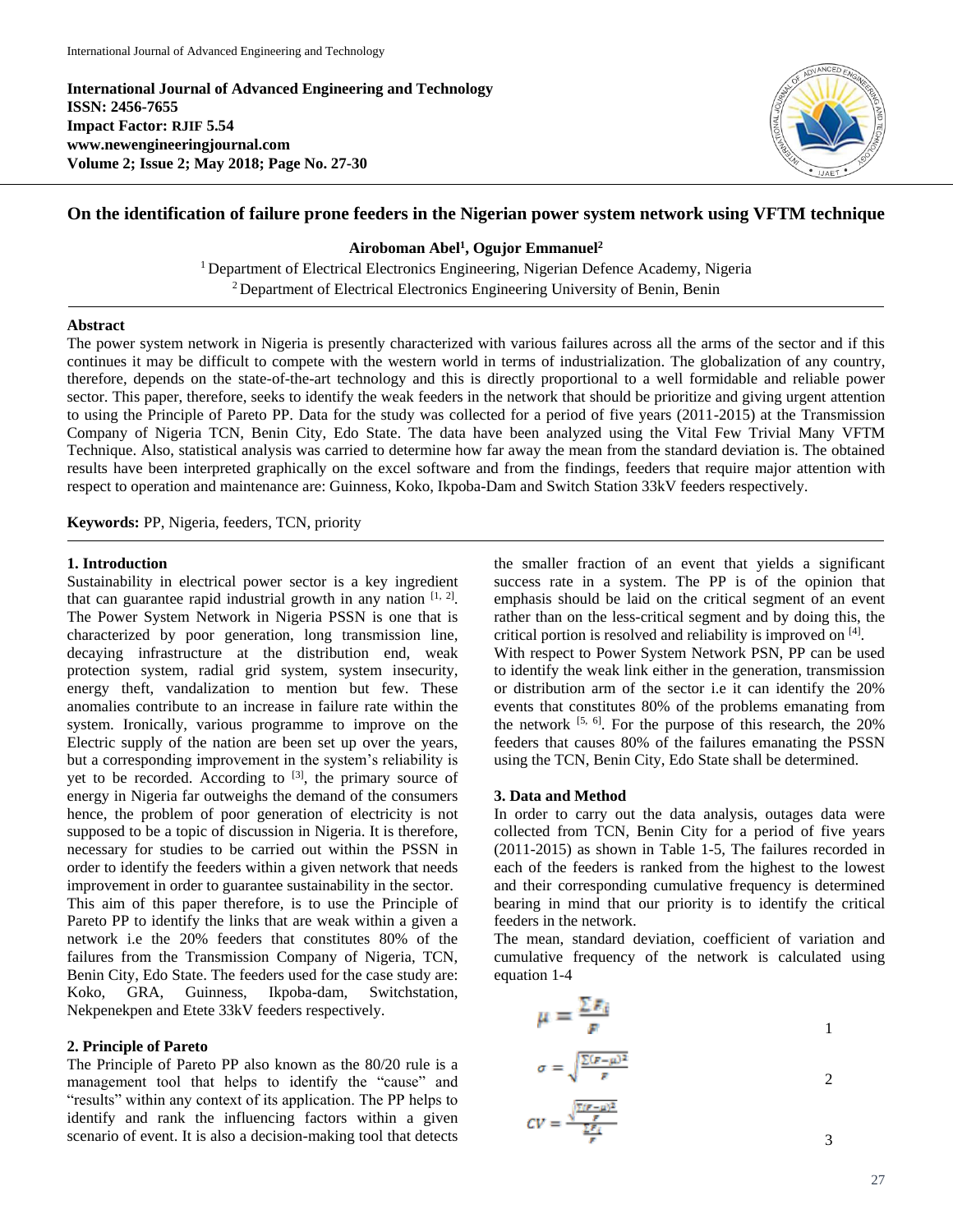International Journal of Advanced Engineering and Technology

$$
CF = \frac{Frequency \text{ Count of \textit{Feeder 1}}}{Frequency \text{ count of \textit{Feeder 7}} \times 100
$$

# **4. Results and Discussion**

Table 1-5 show the feeders, FDR, the Outages OTG, the Frequency counts of the feeder, FRQ as well as the cumulative frequency. For the year 2011-2015 while Table 6 gives the summary of the events. While Table 7 shows the values of the calculated mean, standard deviation as well as the CV. Likewise, fig. 1-5 shows the various plot on the excel environment using the PP for the year 2011-2015 while fig 6 is a summary of the plot.

**Table 1:** Table of OTG and CF for 2011

| S/N | <b>FDR</b> | <b>OTG</b> | <b>FRQ</b> | СF    |
|-----|------------|------------|------------|-------|
|     | <b>GUI</b> | 644        | 644        | 30.0  |
| 2   | KOK        | 354        | 998        | 46.5  |
| 3   | IKP        | 353        | 1351       | 63.0  |
|     | ETE        | 292        | 1643       | 76.6  |
| 5   | <b>SST</b> | 214        | 1857       | 86.6  |
| 6   | <b>NKP</b> | 154        | 2011       | 93.8  |
|     | <b>GRA</b> | 133        | 2144       | 100.0 |

**Table 2:** Table of OTG and CF for 2012

| S/N | <b>FDR</b> | <b>OTG</b>  | <b>FRQ</b> | СF    |
|-----|------------|-------------|------------|-------|
|     | GUI        | 639         | 639        | 29.8  |
| 2   | кок        | 578<br>1217 |            | 56.7  |
| 3   | <b>IKP</b> | 291         | 1508       | 70.2  |
| 4   | <b>ETE</b> | 262         | 1770       | 82.4  |
| 5   | <b>SST</b> | 163         | 1933       | 90.0  |
| 6   | <b>NKP</b> | 148         | 2081       | 96.9  |
|     | <b>GRA</b> | 66          | 2147       | 100.0 |

**Table 3:** Table of OTG and CF for 2013

| S/N | <b>FDR</b> | <b>OTG</b> | <b>FRQ</b> | СF    |
|-----|------------|------------|------------|-------|
|     | GUI        | 621        | 621        | 26.4  |
| 2   | кок        | 607        | 1228       | 52.3  |
| 3   | IKP        | 360        | 1588       | 67.6  |
| 4   | ETE        | 342        | 1930       | 82.1  |
| 5   | <b>SST</b> | 157        | 2087       | 88.8  |
| 6   | <b>NKP</b> | 139        | 2226       | 94.7  |
|     | <b>GRA</b> | 124        | 2350       | 100.0 |

**Table 4:** Table of OTG and CF for 2014

| S/N | <b>FDR</b> | <b>OTG</b> | <b>FRQ</b> | СF    |
|-----|------------|------------|------------|-------|
|     | GUI        | 625        | 625        | 27.6  |
| 2   | KOK        | 475        | 1100       | 48.5  |
| 3   | IKP        | 348        | 1448       | 63.9  |
| 4   | <b>ETE</b> | 293        | 1741       | 76.8  |
| 5   | <b>SST</b> | 280        | 2021       | 89.1  |
| 6   | <b>NKP</b> | 134        | 2155       | 95.1  |
|     | <b>GRA</b> | 112        | 2267       | 100.0 |

**Table 5:** Table of OTG and CF for 2015

| S/N | <b>FDR</b> | <b>OTG</b> | <b>FRQ</b> | СF    |
|-----|------------|------------|------------|-------|
|     | GUI        | 162        | 162        | 25.4  |
| 2   | KOK        | 109        | 271        | 42.5  |
| 3   | IKP        | 103        | 374        | 58.7  |
| 4   | ETE        | 91         | 465        | 73.0  |
| 5   | SST        | 76         | 541        | 84.9  |
| 6   | <b>NKP</b> | 54         | 595        | 93.4  |
|     | <b>GRA</b> | 42         | 637        | 100.0 |

**Table 6:** Table of OTG and CF for 2016

| S/N | <b>FDR</b> | <b>OTG</b> | <b>FRQ</b> | СF    |
|-----|------------|------------|------------|-------|
|     | GUI        | 2468       | 2468       | 25.9  |
| 2   | кок        | 2339       | 4807       | 50.4  |
| 3   | IKP        | 1327       | 6134       | 64.3  |
| 4   | ETE        | 1275       | 7409       | 77.6  |
| 5   | <b>SST</b> | 1015       | 8424       | 88.3  |
| 6   | <b>NKP</b> | 596        | 9020       | 94.5  |
|     | <b>GRA</b> | 525        | 9545       | 100.0 |

**Table 7:** Showing Calculated Mean and Deviation

| FDR/(MDISP) | μ     | $\mathbf{G}^{\mathbf{r}}$ | σ     | CV   |
|-------------|-------|---------------------------|-------|------|
| GUI         | 538.2 | 35454.2                   | 188.3 | 0.35 |
| <b>KOK</b>  | 424.6 | 32785                     | 181.1 | 0.43 |
| <b>IKP</b>  | 291   | 9439                      | 97.2  | 0.33 |
| <b>SST</b>  | 256   | 7464                      | 86.4  | 0.34 |
| <b>ETE</b>  | 178   | 4554                      | 67.5  | 0.38 |
| <b>NKP</b>  | 125.8 | 1336                      | 36.6  | 0.29 |
| <b>GRA</b>  | 95.4  | 1244                      | 35.3  | 0.37 |



**Fig 1:** Pareto Graph for 2011



**Fig 2:** Pareto Graph for 2012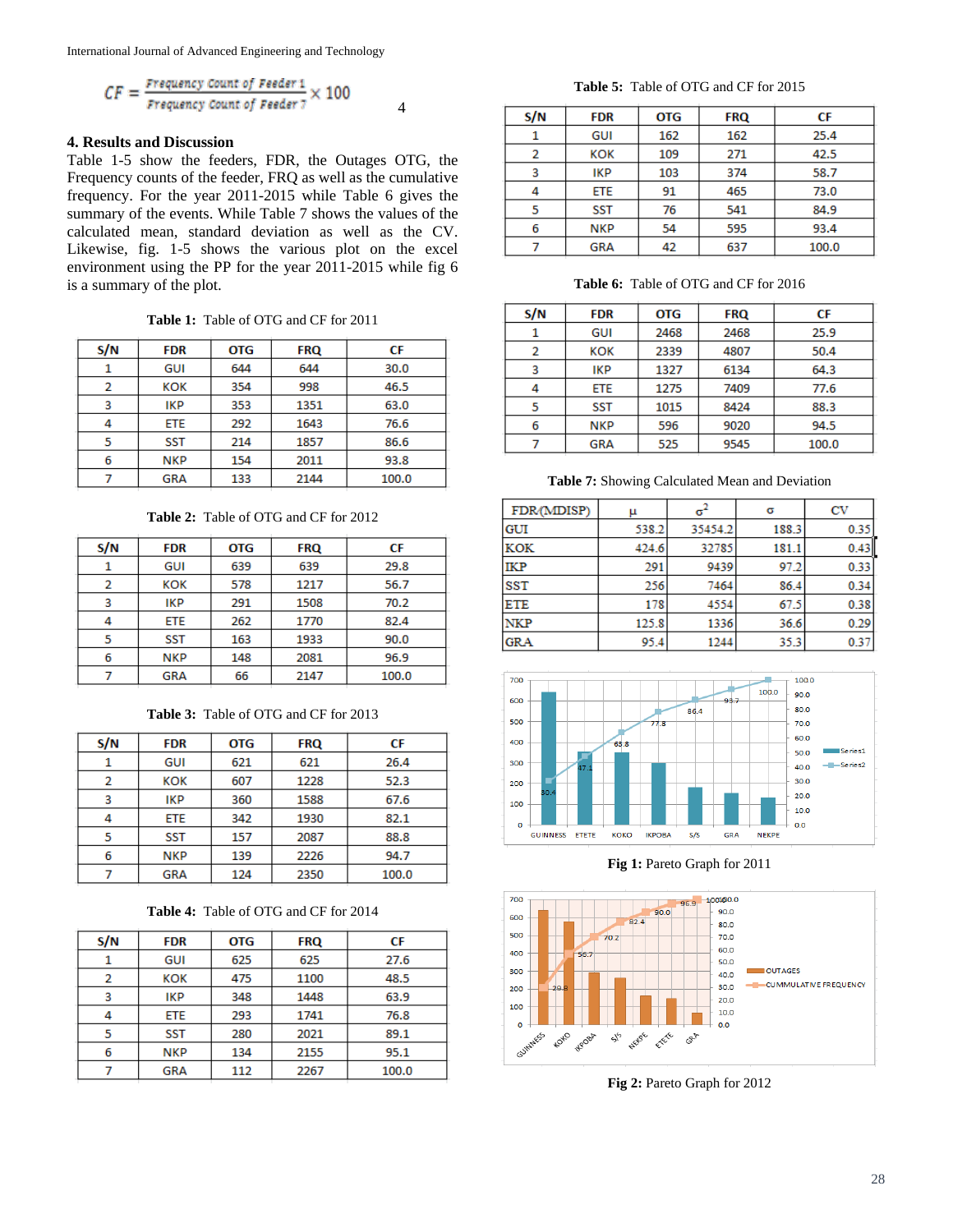

**Fig 3:** Pareto Graph for 2013



**Fig 4:** Pareto Graph for 2014



**Fig 5:** Pareto Graph for 2015



**Fig 6:** Pareto Graph for 2011-2015



**Fig 7:** Graphical Interpretation of µ and σ



**Fig 8:** Summary of Graphical Interpretation of µ&σ

From the graphical analysis shown above, it is observed that the PP was able to identify the significant feeders that require attention. These feeders according to fig 6 are Guinness, Koko, Ikpoba-dam as well as Switchstation in that order. This was achieved by making a parallel line from the 80% point on the y-axis that runs parallel to the x-axis until a point of intersection is obtained. The feeders to the left of this point are the priority feeders that require attention while the feeders to the right are those with less important cause although, according to  $[7]$ , these values are not absolute. The feeders to the right are termed feeders with less significant failures but studies [8] have shown that none of the feeders within the network of interest is operated within standard. This is an indication that all the feeders in the network require attention but the PP has been able to help us identify the vital feeders that requires more attention while [9] suggests a more recent maintenance technique that can be adopted to improve on the system's reliability. The interpretation in fig. 7 was able to show how close the mean is to the standard deviation for the respective feeders under the period of investigation while fig 8 summarizes the obtained results from fig. 7.

#### **6. Conclusion**

The paper has carried out a study on the identification of primary distribution feeders that are prone to failure within a given network. Part I gives a brief overview of the state of power infrastructure in Nigeria, while Part II introduces us to the principle that was used for the study. Part III gives the methodology used for the study as well as the process of data collection while the results obtained from the study was discussed in Part IV and finally, Part V concludes the study. The results from this paper, therefore, validates the analysis of [10] showing that the weak link in the network are Guinness, Koko, Ikpoba-Dam and Switchstation feeders.

#### **7. References**

- 1. Soyoye, Oluwadamilola. Microgrids for Sustainable Electricity Supply in African Countries. 2016; 481-84.
- 2. Carneiro, Patrícia, and Paula Ferreira. The Economic, Environmental and Strategic Value of Biomass. Renewable Energy. 2012-2016; 44:17-22.
- 3. Ekeh JC. Electric Power Principles. Amphiltop Publisher, 2003.
- 4. Bozena S, Witold B. An Analysis of possibilities to use a pareto chart for evaluating mining machines' failure frequency Maintenance and Reliability. 2011; 2:51-55.
- 5. Ogujor EA, Kuale PA. Fault Event Reduction in Electric